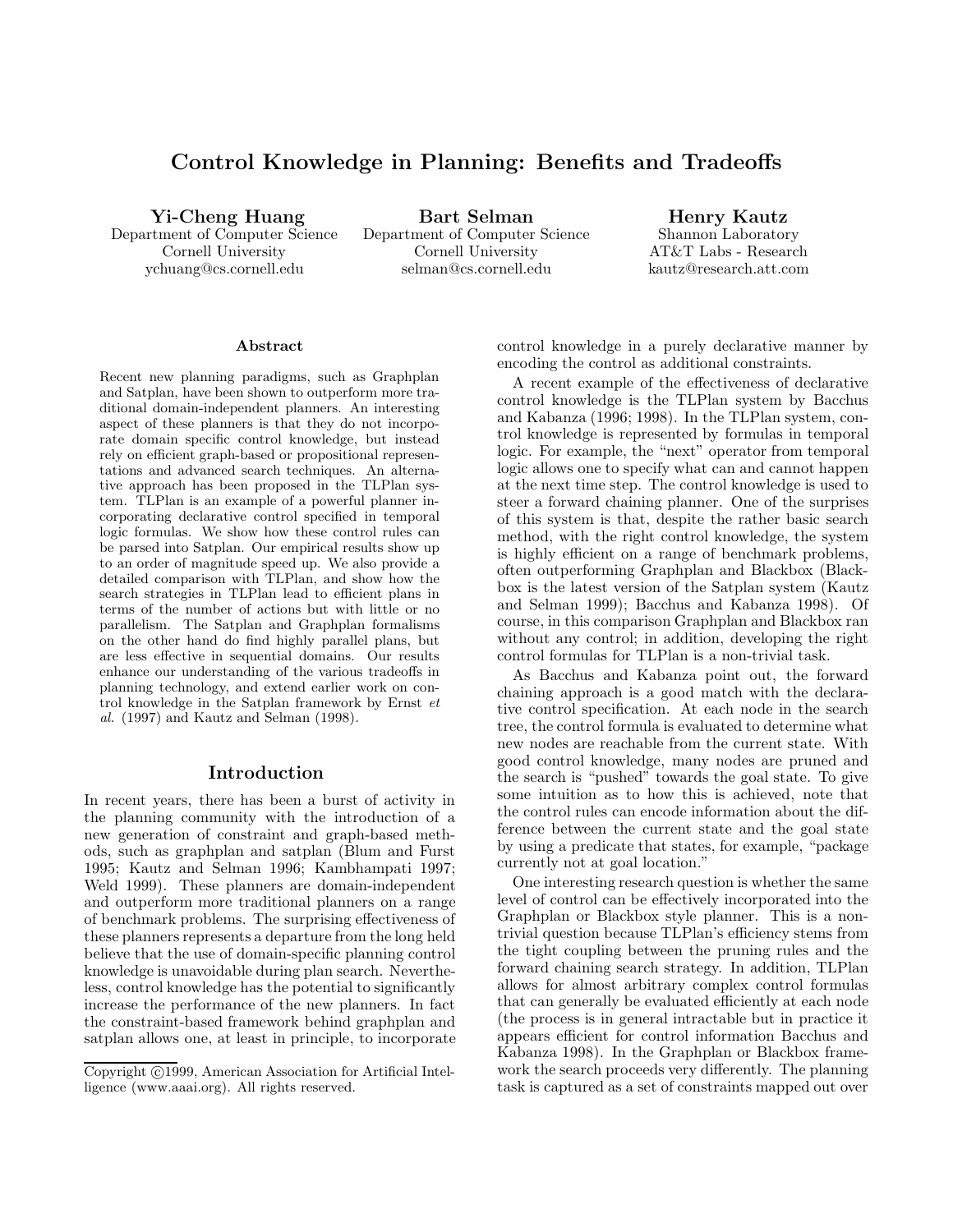a fixed number of time steps. In Graphplan, the constraints are captured in a planning graph, which is subsequently searched for a valid plan. In Blackbox, the constraints are translated into a propositional formula (CNF), which can be searched with a satisfiability tester of the user's choice. In any case, in both Graphplan and Blackbox, the search does not proceed through a set of well-defined world states. In fact, the search may even involve as intermediate states that are unreachable from the initial state or even physically impossible. Especially in Satplan the search is difficult to characterize, because the problem is reduced to a generic propositional representation, without an explicit link to the original planning problem. The SAT solvers proceed in finding a truth assignment for the encoding (corresponding to a valid plan) without taking into account the fact that the encoding represents a planning problem (Baioletti et al. 1998; Ernst et al. 1997; Kautz and Selman 1998).

One way to incoporate the control knowledge from TLPlan into a Satplan encoding is by specifying additional constraints. We have extended the PDDL planning input language (McDermott 1998) of the Blackbox planner to allow for plan control as specified in temporal logic formulas.<sup>1</sup> The control knowledge is automatically translated into a class of additional propositinal clauses, which are added to the planning formula. We will discuss below the kinds of control that can be efficiently translated into a set of constraints, as well as the rules that cannot be captured efficiently.

Using a detailed experimental evaluation, we will show that control knowledge can indeed speed up the plan search significantly in the Blackbox framework. We also provide a detailed comparison with TLPlan. As we will see, our planner becomes competitive with the TLPlan performance. Initially, this was somewhat of a disappointment to us because we assumed that the Blackbox framework with control should be able to outperform TLPlan with the same control. However, a closer inspection of the results clarified the difference in approaches.

TLPlan is good at finding plans with a relatively few actions but it does not do well in domains that allow for parallel actions. In particular, we studied the logistics planning domain. This domain involves the task of delivering a set of packages to a number of different locations using one or more planes and vehicles. When several planes are available, one can find parallel plans, where different packages are moved using different planes simultaneously, allowing one to minimize the overall time span of the plan. Much of the combinatorics of the domain arises from the problem of finding good ways to interleave the movements of packages and planes. The sophisticated control in TLPlan will dramatically narrow the search. However, combined with the depth-first forward chaining strategy, the planner generates highly sequential plans. In fact, on the larger

problems, the plan will use a single plane to deliver all packages. (Such plans can actually be found in polynomial time.) Blackbox, on the other hand, naturally searches for the shortest parallel plan because it operates by searching plans that fit within a certain number of time steps. So, although both planners with control find plans in comparable amounts time, Blackbox produces plans that have a much higher level of parallelism, thereby tackling the true combinatorial nature of the underlying planning problem. It is not clear how TLPlan can be made to generate more parallel plans. (We decribe several attemps to increase TLPplan's parallelism below.) Which planner should be preferred will depend on one's application and the level of inherent parallelism in the domain.

We believe our analysis provides new insights into the relative performance of different state-of-the-art planning methods. We hope that our findings can be used to further enhance these methods, and in general deepen our understanding of the design space of planning systems (Kambhampati 1997).

#### Temporal Logic for Control

In TLPlan the control knowledge is encoded in temporal logic formulas (Bacchus and Kabanza 1996; 1998). The best way to introduce this approach is by considering an example control formula:

$$
\Box \ (\forall [p: airplane(p)] \ \exists [l:at(p, l)]\forall [o:in\_wrong\_city(o, l)] \ \ in(o, p) \Rightarrow \bigcirc in(o, p))
$$

In temporal logic,  $\Box f$  means f is true in all states from the current state on and  $\bigcirc f$  means f is true in the next state. Therefore, the above formula can be read as "If a package  $o$  is in airplane  $p$ ,  $p$  is at location  $l$ , and  $l$  is not in  $o$ 's goal city, then package  $o$  should stay in airplane p in the next time step", and the above sentence should "always" hold. Predicate in wrong city is defined as follows:

#### *in\_wrong\_city*( $o, l$ ) ≡  $\exists \left[ g\text{:GOAL}(at(o,g)) \right] \: \exists \left[ c: \mathit{in-city}(l,c) \right] \: \neg \mathit{in-city}(q,c)$

After careful review of the control rules used by Bacchus and Kabanza, we found that the rules can be classified into the following categories:

- I Control that involves only static information derivable from the initial state and goal state;
- II Control that depends on the current state and can be captured using only static user-defined predicates;
- III Control that depends on the current state and requires dynamic user-defined predicates.

The meaning of these categories may not be immediately obvious. Hopefully, the detailed examples below will clarify the distinctions. We will focus on two different ways of incoporating control: by pruning the planning graph (rules from category I), and by adding additional propositional clauses to the planning formula (rules from categories I and II). The rules in catergory III cannot be captured compactly.

<sup>&</sup>lt;sup>1</sup>Source code and data available from the first author.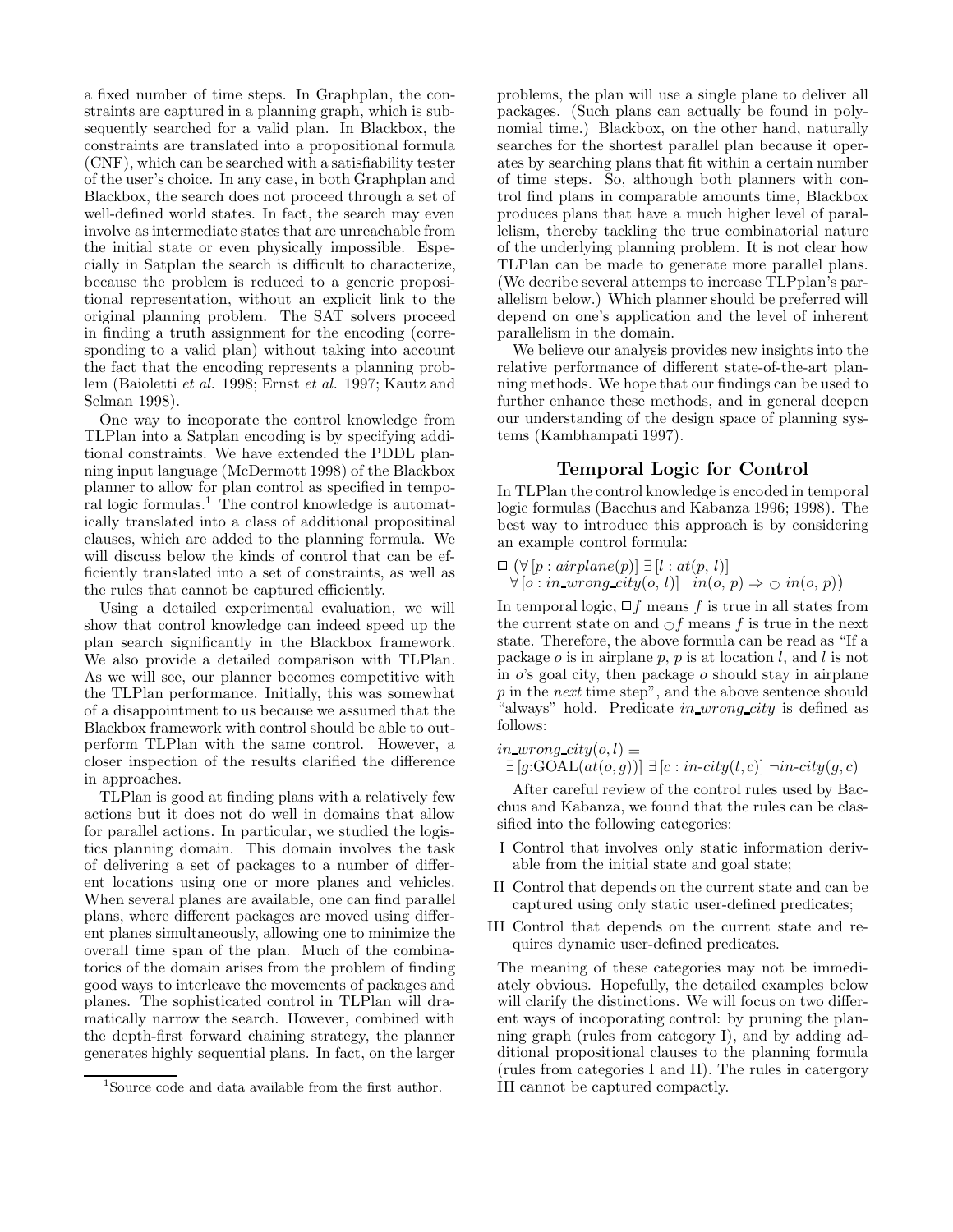# Control by Pruning the Planning Graph

Graphplan constructs a special graph structured, called the planning graph, from the initial plan specification. Graphplan uses this graph to search for a plan leading from the intial state to the goal state. Blackbox translates the graph into a propositional encoding and then uses various SAT solution methods to search for a satisfying assignment, which corresponds to a plan. (This strategy closely mimics the original Satplan approach using linear encodings generated directly from a set of logical axiom schemas.) The planning graph contains two types of nodes, proposition nodes ("facts") and action nodes, arranged into levels indexed by time.

We can use a control formula to directly prune nodes in this planning graph. Consider the following control rule (category I) in the logistics domain.

Rule 1 Do not unload an object from an airplane unless the object is at its goal destination.

To illustrate this rule, suppose object obj-1 is initially located in city A and its destination location is in city C. Once obj-1 is loaded into an airplane plane-1, it is not necessary to unload obj-1 at the airports in cities other than C. In other words, action (UNLOAD-AIRPLANE obj-1 plane-1 B-airport) can be removed from the planning graph at all levels (provided that B is another city). After pruning these nodes, one can also prune, facts nodes (at obj-1 B-airport), since this cannot be achieved by any other action except for the one we just pruned.

In constructing the planning graph, the planner can be instructed to prune action nodes in the plan-graph as implied by the category I rules. In our implementation, rule #1 is captured by augmenting the original PDDL (Mcdermott 1998) planning language as follows:

```
(:action UNLOAD-AIRPLANE
```

```
:parameters (?obj ?airplane ?loc)
  :precondition
     (and (obj ?obj) (airplane ?airplane)
          (location ?loc) (in ?obj ?airplane)
          (at ?airplane ?loc))
 :effect
     (and (not (in ?obj ?airplane))
          (at ?obj ?loc)))
(:defpredicate in_wrong_city
:parameters (?obj ?loc)
(exists (?goal_loc)
   (goal (at ?obj ?goal_loc))
      (exists (?city) (in-city ?loc ?city)
        (not (in-city ?goal_loc ?city)))))
```

```
(:action UNLOAD-AIRPLANE
:exclude (in_wrong_city ?obj ?loc))
```
The user-defined predicate in wrong city is used to determine whether a location is the goal location for an object. It is worth noting that the value for predicate in wrong city can be decided purely based on

the information in the goal state. The instantiated action UNLOAD-AIRPLANE will not be added to the planning graph when the predicate (in wrong city ?obj ?loc) is true. (Note the "exclude" condition in the UNLOAD-AIRPLANE rule.) The in wrong city predicate is purely an auxiliary predicate, it is not incorporated in the final planning graph.

Before an instantiated action is added into the graph, it will be checked against all exclude conditions for that action; if any of them holds, the action will be pruned and the effects introduced by that action at the next proposition node level may be pruned as well.

Table 1 shows the planning graph size before and after pruning. We see that, in the logistics domain, when applying the category I control rules from TLPlan, the number of nodes is reduced by  $\approx 40\%$ .

| problem | length | $\#\text{nodes}$ | $\#\text{nodes}$ |
|---------|--------|------------------|------------------|
|         |        | orig.            | w. pruning       |
| $log-a$ | 11     | 4246             | 2825             |
| $log-b$ | 13     | 5177             | 3437             |
| $log-c$ | 13     | 6321             | 3815             |
| $log-d$ | 14     | 9842             | 5135             |

Table 1: The effect of graph pruning (category I rules).

This approach can be easily applied to the descendants of Graphplan and Blackbox. However, pruning of the planning graph does require that the rules rely solely on information of the goal state and possibly the initial state. Adding new propositional clauses provides a more powerful mechanism for adding control.

# Control by Adding Constraints

For some domain-specific knowledge which cannot be captured via pruning of the planning graph, we can often add additional clauses to the propositional plan formulation as used in Blackbox to capture the control information. Consider the following control rule (category II):

Rule 2 Do not move an airplane if there is an object in the airplane that needs to be unloaded at that location.

First note that this rule cannot be captured using graph pruning. For example, consider removing the node (FlY-AIRPLANE plane-1 city1 city2) in layer  $i$  (*i.e.*, time *i*). Whether this can be done would depend on the truth value of the predicates that indicate what is in plane-1 at time  $i$ , but of course, those truth values are not known in advance and are actually different for different plans. Therefore the node cannot be removed from the graph without the risk of losing certain plans. What we need to do is add clauses to the formula that in effect capture the rule but depend also on the truth values of the propositions that indicate what is in the plane.

Logically, the rule can be illustrated as follows: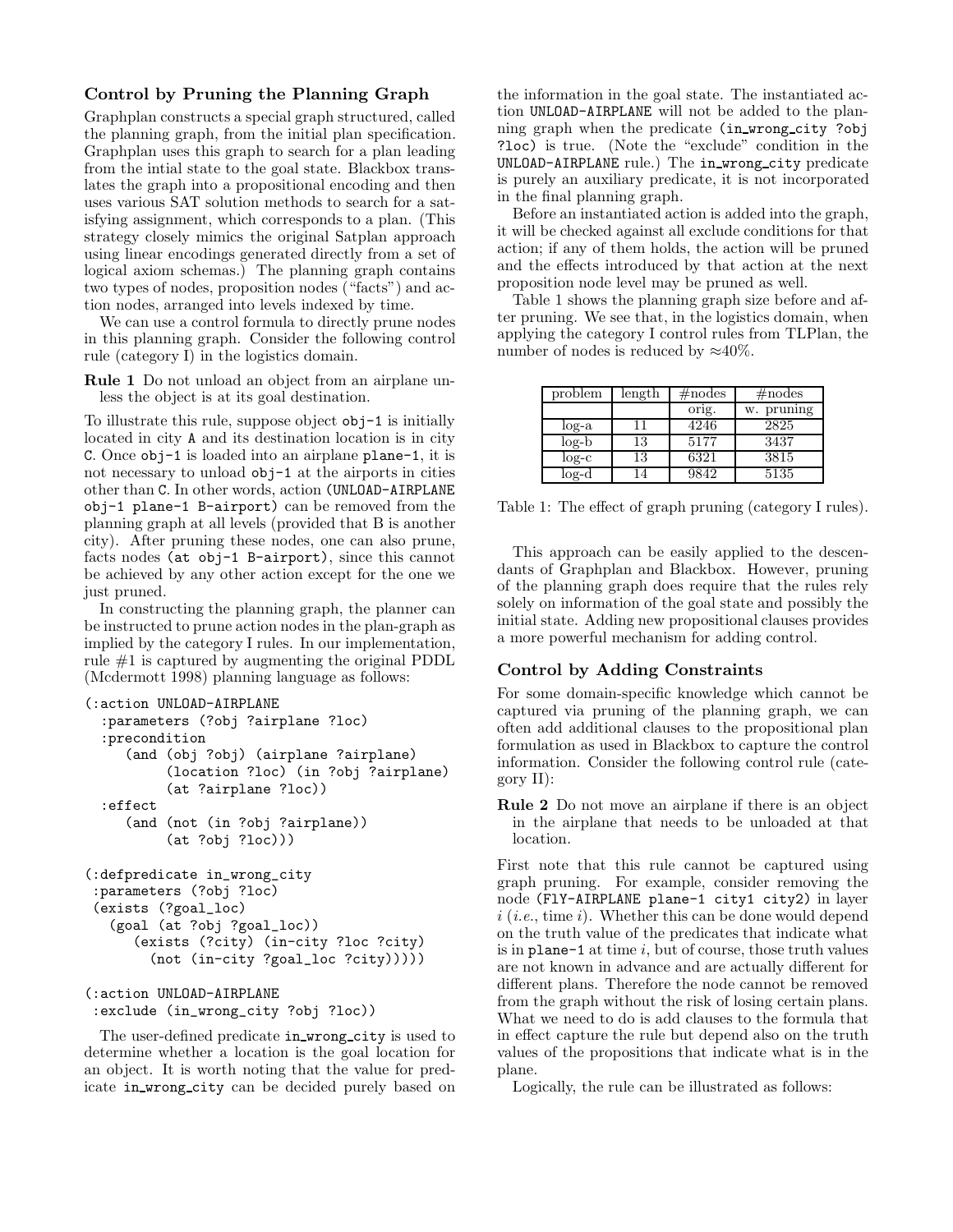$\forall$  pln, loc  $\forall$ [obj : (not (in\_wrong\_city(obj, loc)))]  $(at(pln, loc, i) \wedge in(obj, pln, i)) \Rightarrow at(pln, loc, i + 1)$ 

The following shows how to translate the above rule in our implementation:

```
(:wffctrl w3
:scope
   (forall (?pln) (airplane ?pln)
      (forall (?loc) (airport ?loc)
         (forall (?obj) (obj ?obj)
            (not (in_wrong_city ?obj ?loc))
  )))
:precondition
   (and (at ?pln ?loc) (in ?obj ?pln))
:effect (next (at ?pln ?loc)))
```
The :scope field defines the domain where the rule applies, while :precondition and :effect fields represent the antecedent and consequent for the implication expression which will be added to the propositional formula. As mentioned earlier, predicate in wrong city is only used by the system and it will not be be added into the formula.

Similary, we can also translate rule #1 into propositional form:

```
(:wffctrl wg6
:scope
   (forall (?pln) (airplane ?pln)
      (forall (?obj) (obj ?obj)
         (forall (?loc) (airport ?loc)
            (in_wrong_city ?obj ?loc)
  )))
:precondition
   (and (at ?pln ?loc) (in ?obj ?pln))
:effect (next (in ?obj ?pln)))
```

|          |        | before simpl.   |                 | after simpl.    |                 |  |
|----------|--------|-----------------|-----------------|-----------------|-----------------|--|
| Problem  | length | pruning         | prop.           | pruning         | prop.           |  |
|          |        | $\#\text{vars}$ | $\#\text{vars}$ | $\#\text{vars}$ | $\#\text{vars}$ |  |
| rocket-a |        | 1004            | 1337            | 826             | 826             |  |
| rocket-a |        | 1028            | 1413            | 868             | 868             |  |
| $log-a$  | 11     | 2175            | 2709            | 1505            | 1511            |  |
| $log-b$  | 13     | 2657            | 3287            | 2182            | 2182            |  |
| $log-c$  | 13     | 3109            | 4197            | 2582            | 2590            |  |
| $log-d$  | 14     | 4241            | 6151            | 3547            | 3551            |  |
| $log-e$  | 15     | 5159            | 7818            | 4285            | 4285            |  |

Table 2: Comparison between planning graph pruning and propositional control of category I control rules.

One important observation about the application of the above rule is that the predicate in wrong city does not need to be added to the formula. It simply functions as a filter (indicated by the "scope" keyword) for adding the clauses defined by :precondition and :effect part. By doing so we do not lose any information because the in wrong city is static (independent of current state) and completely defined by the goal state. For example, if the goal destination of package1

is in city A, it follows that (in wrong city package1 B) is true, independent of the current state. Below, we will see that category III rules involve defined predicates that do not have this property.

One reasonable question to consider is how adding rules of category I using additional clauses compares to the graph pruning approach discussed earlier. In the table 2, we consider the planning formulas as created from the planning graph. (We used the 6 category I control rules from TLPlan.) The first two columns give the number of variables for the two different strategies. As might be expected, planning graph pruning strategy gives the smallest number of variables. However, we also included the result of running a polynomial time simplification procedure (Crawford 1994). As can be seen from the last two columns, the remaining numbers of variables are identical for most formulas, with only some small differences for certain instances. When we checked into the remaining differences, we found that those result from some specialized additional pruning Blackbox does specifically for the final layer of the planning graph. Overall, table 2 shows that direct graph pruning or a coding via additional clauses leads to formulas on essentially the same set of variables. (We also verified that the variables actually refer to the same planning propositions in terms of the original planning problem.) As a result, the two mechanisms are essentially equivalent, although they do capture the planning problem using a different clause set. Below we will compare the computational properties of these two approaches.

#### Rules With No Compact Encoding

We now consider the category III rules. Although these rules can be translated into additional propositional constraints in principle, they do lead to an impractical number of large clauses to be added to the formula. Consider the following rule from TLPlan:

Rule 3 Do not move a vehicle to a location unless, (1) the location is where we want the vehicle to be in the goal, (2) there is an object at that location that needs to be picked up, or (3) there is an object in the vehicle that needs to be unloaded at that location.

The main purpose of rule  $#3$  is to avoid unnecessary move of vehicles. First of all, the rule requires current state information, and therefore cannot be handled by graph pruning. Secondly, in order to translate the rule into propositional constraints, we need to introduce extra predicates to represent the idea that there is an object in the destination location that needs to be loaded or unloaded by the vehicle. For example, in order to avoid unnecessary move of airplanes (a form of vehicle), one way to encode it is to define predicate need to move by airplane for each airport first:

 $\forall obj, \forall [apt:in_wrong_city(obj,apt)]$  $at(obj, apt, i) \Rightarrow need_to_move_by_airplane(qpt, i)$ 

 $\forall apt\ need_to{\text{-}move\,by{\text{-}}airplane(qpt,i)} \Rightarrow$  $\exists [obj : \texttt{in\_wrong\_city}(\texttt{obj}, \texttt{apt})] \, \mathit{at}(\mathit{obj}, \mathit{apt}, i)$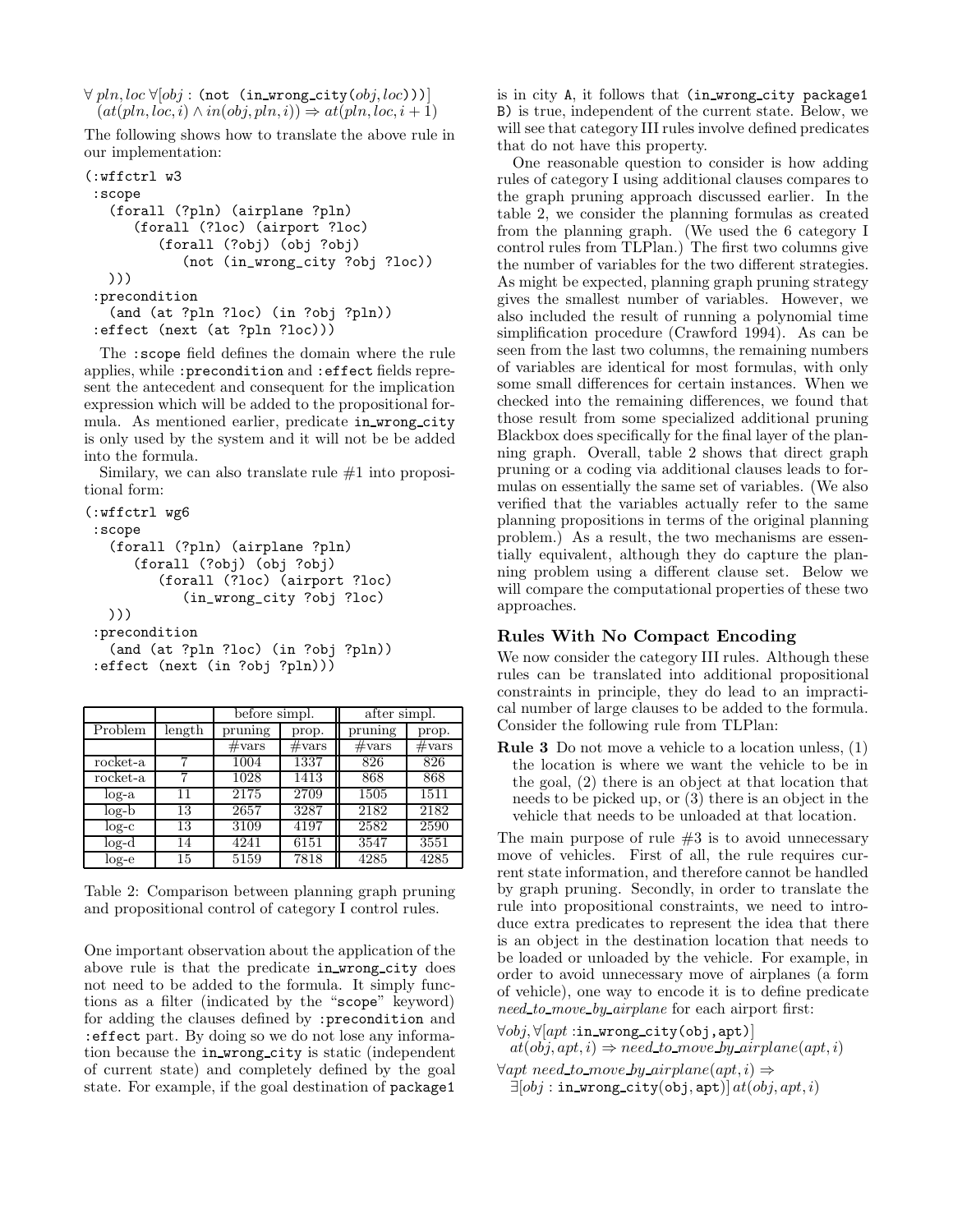|               |              | blackbox | $\overline{\text{black}}$ box $(I_a)$ | $\overline{\text{blackbox}}(I_b)$ | blackbox(II)      | blackbox $(I_a \& II)$ | blackbox $(I_b \& II)$ |
|---------------|--------------|----------|---------------------------------------|-----------------------------------|-------------------|------------------------|------------------------|
| Problem       | length       | time     | time                                  | time                              | time              | time                   | time                   |
| rocket-a      |              | 2.06     | 4.20                                  | 3.41                              | 2.10              | 3.92                   | 3.82                   |
| rocket-b      |              | 2.87     | 2.09                                  | 2.46                              | $3.\overline{26}$ | 1.85                   | 2.49                   |
| logistics-a   | $\mathbf{1}$ | 3.80     | 2.78                                  | 3.64                              | 3.74              | 2.78                   | 3.63                   |
| logistics-b   | 13           | 4.83     | 3.46                                  | 4.56                              | 4.75              | 3.41                   | 4.66                   |
| $logistics-c$ | 13           | 6.75     | 3.89                                  | 5.64                              | 6.71              | 3.94                   | 5.81                   |
| logistics-d   | 14           | 15.85    | 7.29                                  | 10.4                              | 15.69             | 6.82                   | 10.23                  |
| $logistics-e$ | 15           | 3522     | 151                                   | 201                               | 2553              | 60                     | 148                    |
| $logistics-1$ | 9            | 4.80     | 3.68                                  | 4.97                              | 4.83              | 3.70                   | 4.98                   |
| $logistics-2$ | 11           | 406      | >7200                                 | 270                               | 360               | 130                    | 141                    |
| tire-a        | 12           | 1.37     | 1.34                                  | 1.35                              | 1.36              | 1.33                   | 1.34                   |
| tire-b        | 30           | 114      | 93                                    | 72                                | 55                | 21                     | 23                     |

Table 3: Blackbox with control knowledge. Experiments were run on a 300Mhz Sparc Ultra. Times are given in cpu seconds.

 $I_a$ : Category I control knowledge used for pruning planning graph.

 $I<sub>b</sub>$ : Category I control knowledge added in propositional form.

II: Category II control knowledge added in propositional form.

Similarly, we can also define an extra predicate need to unload by airplane. And finally, we will need the following to translate the rule:

 $\forall pln, \forall [apt1, apt2:(not (=apt1 apt2))]$  $(at(pln,apt1, i) \wedge$  $\neg need\_to\_unload\_by\_airplane(apt2, i) \land$  $\neg need_to_move_by_airplane(apt2, i))$  $\Rightarrow \neg at(pln, apt2, i+1)$ 

Suppose there are  $n$  objects,  $m$  cities, and  $k$  airplanes. The encoding will introduce  $O(mn)$  predicates and  $O(mn + km^2)$  propositional clauses in each time step. Furthermore, some of them are lengthy clauses, containing up to mn number of literals. We explored adding this kind of control information to our formulas but, except for the smallest planning problems, the formulas become too large for our SAT solvers. The key difference with a category II rule (such as rule  $#2$ ) is that in this case we also need to add clauses that capture our defined predicates, such as *need to move by airplane*. This is in contrast with the encoding of, e.g., rule  $#2$ , where, because of the static nature of the defined predicates, they can simply be used as a filter when adding clauses (see discussion on :scope above). This cannot be done for our *need to move by airplane* because its truth value depends on where a package is at the current time. As a consequence, the category III rules are examples of rules that cannot effectively be captured into a constraint-based planner, such as Blackbox. Fortunately, as we will see below, in terms of computational efficiency the category I and II rules appear to do most of the work, at least in the domains we considered. An interesting research question is whether there is a more effective way to encode rules such as rule  $#3$ .

#### Empirical Evaluation

The testbed used in this paper is a series of problems from the logistics planning domain and the rocket domain (Veloso 1989; Blum and Furst 1995; Selman and Kautz 1996; Mcdermott 1998), and the tire-world domain from the TLPlan distribution (Bacchus and Kabanza 1998). In addition, we created two new problem instances: logistics-1 and logistics-2, which can be solved with highly parallel plans (up to 20 actions in parallel).

Table 3 gives the result of Blackbox running on problems with different levels of domain knowledge. The column labeled "Blackbox" gives the runtime without any control knowledge. Subsequent columns give results for the different control strategies. (Results of randomized solvers were averaged over 10 runs. We used 6 category I rules and 5 category II rules.) As a general observation, we note that the effect of control knowledge becomes more apparent for the larger problem instances. For example, on our hardest problem, "logistics-e", basic Blackbox takes almost one hour, but with control (catergory  $I_a \& II$ ) it only takes 60 seconds. The results on the larger instances are more significant than those for the smaller problems, because the solution times on the smaller instances are often dominated by basic I/O operations such as reading the formula from disk, as opposed to the actual compute time for solving the formulas.

Based on the table, we can make the following observations:

- Control information does reduce the solution time, especially on the harder problem instances. Consider the data on logistics-e, logistics-2, and tire-b.
- Control category I rules, encoded via graph pruning and as additional clauses (columns  $I_a \& I_b$ ) lead to roughly the same speedup on the larger problems. One notable exception is the logistics-2 problem, where the solution time actually goes up for strategy  $I_a$ . This is most likely a consequence of the fact that clauses are eliminated by the pruning, lead-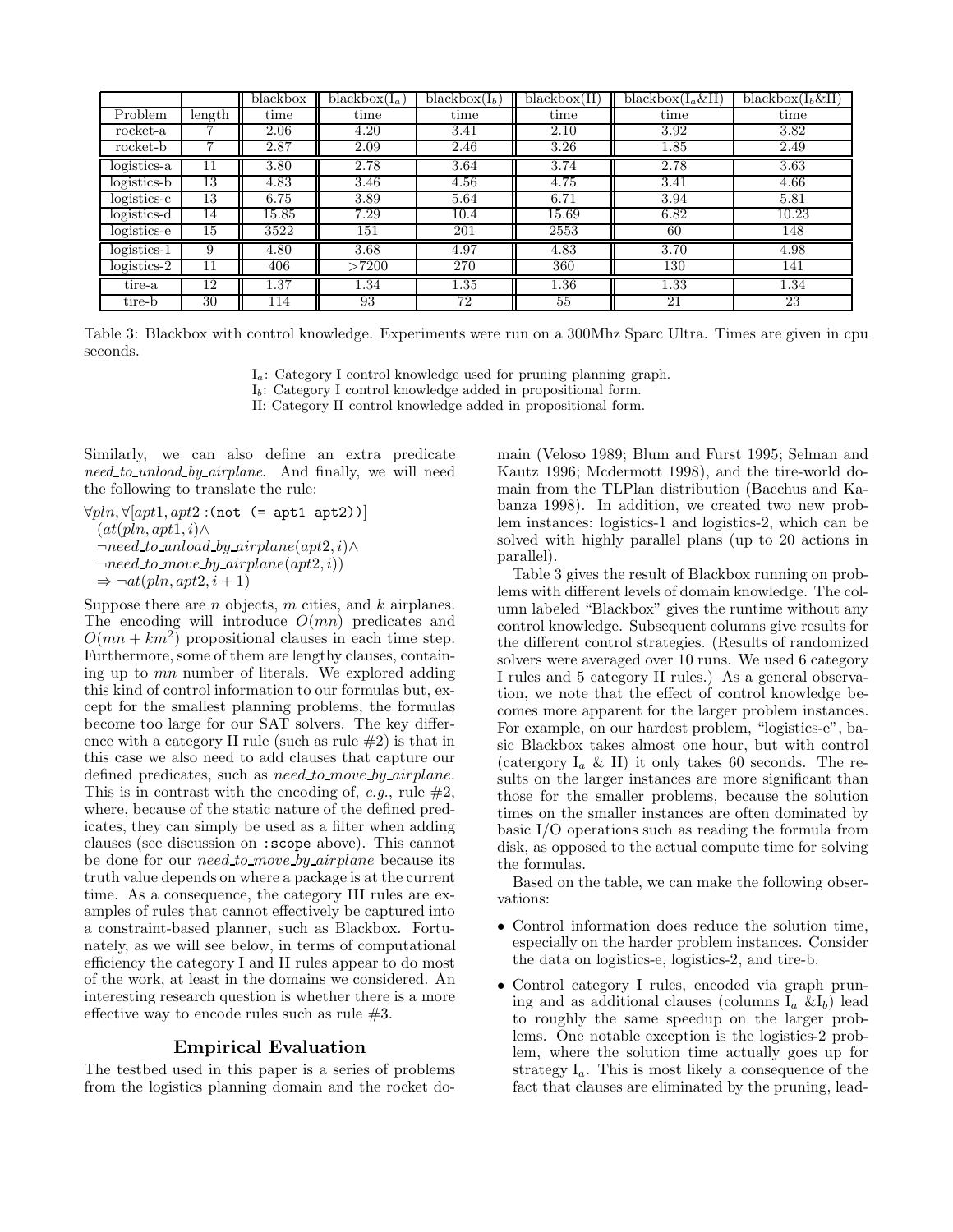|               | tlplan-dfs |             |       | blackbox $(I_a \& II)$ |             |      | tlplan-rand-dfs |             |       |
|---------------|------------|-------------|-------|------------------------|-------------|------|-----------------|-------------|-------|
| problem       | length     | $\#$ action | time  | length                 | $\#$ action | time | length          | $\#$ action | time  |
| logistics-a   | 13         | 51          | 0.49  | 11                     | 72          | 2.78 | 15              | 57          | 0.66  |
| logistics-b   | 15         | 42          | (1.4) | 13                     |             | 3.41 | 15              | 46          | 0.43  |
| logistics-c   | 17         | 51          | 0.64  | 13                     | 83          | 3.94 | 15              | 55          | 0.72  |
| logistics-d   | 26         | 70          | 2.13  | 14                     | 104         | 6.82 | 18              | 75          | 2.43  |
| logistics-e   | 24         | 89          | 4.27  | 15                     | 107         | 60   | 23              | 96          | 4.57  |
| $logistics-1$ | 15         | 44          | 0.9   |                        | 77          | 3.70 | 15              | 49          | 1.01  |
| $logistics-2$ | 29         | 93          | 33.16 |                        | 147         | 130  | 16              | 100         | 34.52 |

Table 4: Comparison between TLPlan and Blackbox.

ing to less propagation in the SAT solver. We do not see this problem when the knowledge is added via additional clauses  $(I_b)$ , which therefore appears to be a more robust strategy. The smaller problems instances are already solved within a few seconds by basic Blackbox: not much can be gained from control (again, partly because I/O dominates the overall times).

- Category I rules are most effective on problems from the logistics domain; category II rules are more effective in the tireworld. One interesting research issues is whether one can identify in advance which kinds of rules are most effective. (Measurements such as clause-to-variable ratios and degree of unit propagation may be useful here.)
- The effect of control is largely cumulative. Our category I rules combined with category II lead to the best overall performance (see columns  $I_a \& II$  and  $I_b \& II$ ).

Next, we compare the performance of TLPlan and Blackbox. Table 4 gives our results. We note that, in general, TLPlan is still somewhat faster than Blackbox with similar control. Note that both planners now use the same control information except for some category III rules in TLPlan. However, the differences are much smaller than with the original Blackbox without control (Table 3 and Bacchus and Kabanza 1998). We believe these results demonstrate that we can meet the challenge, proposed by Bacchus and Kabanza, to effectively incorporate declarative control as used in TLPlan into a constraint-based planner. Nevertheless, as noted in the introduction, we were somewhat disappointed that Blackbox with control was not faster than the TLPlan approach, given the more sophisticated search of the SAT solvers. In order to get a better understanding of the issues involved, we consider the plan quality of the generated plans.

Table 4 gives plan length in terms of number of actions and parallel time steps for the logistics domain. Note that the logistics domain allows for a substantial amount of parallelism because several planes can fly simultaneously. We see that TLPlan often finds plans with fewer actions; however, in term of parallel lengths the plans are much longer than those found by Blackbox. In fact, Blackbox because of its plan represen-

tation can often find the minimal length parallel plan. Especially on the larger problems, we observe a substantial difference. For example, on logistics-e, TLPlan requires 24 time steps versus 15 for Blackbox. After a closer look at the plans generated by TLPlan, we found plans that only use a single plane to transport the packages. Such plans can be found very fast (polynomial time) but ignore much of the the inherent combinatorics of the domain. The reason TLPlan finds such plans is a consequence of its control rules and the depth-first search strategy.

It is not clear how one can improve the (parallel) quality of the plans generated by TLPlan. Part of the difficulty lies in the fact that the control knowledge is taylored towards more sequential plans. For example, rules that keep a plane from flying if there are still packages to be picked up at a location. (This prevents a plan where another plane picks up the package later.) In addition, the depth-first style search also tends to steer the planner towards more sequential plans (e.g., always picking plane-1 to move). We experimented with several different search strategies to try to improve the plans generated by TLPlan. First, we checked wether the parallel quality of plans obtained with breadth first search was better. This does not appear to be the case. (We could only check this on very small instances, because the search quickly runs out of memory.) An approach that does lead to some improvement is to randomize the depth-first search. Table 4 shows some improvement in parallel length but still not close to the minimal possible. The reason for the improvement is that TLPlan now can pick different planes more easily in its branching. (The deterministic depth-first search repeatedly selects planes in the same order.) It's an interesting question how TLPlan can be made to find more parallel plans and how this would affect its performance.

# Conclusions

Intuitively speaking, the control in TLPlan attempts to push the planning problem into a polynomial solvable problem. This is along the lines of the general focus in planning on eliminating or avoiding search as much